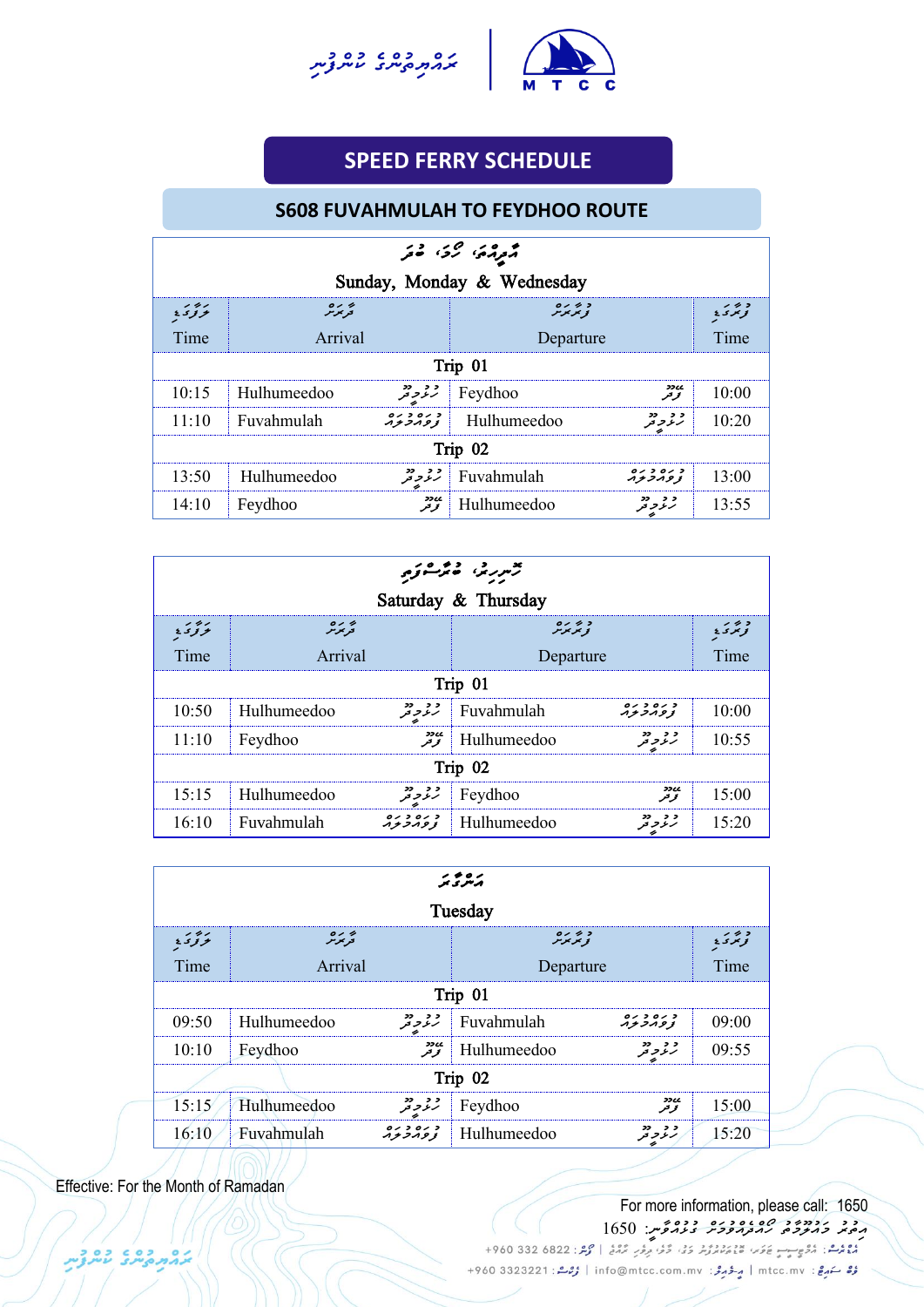



## **SPEED FERRY SCHEDULE**

UNCH SCHEDULE

#### **S609 S. HULHUMEEDHOO – S. FEYDHOO ROUTE**

| مومده، کرد، مترومه، مدر، مترکوبه، مسررمه |                                     |                                                           |                    |  |  |  |
|------------------------------------------|-------------------------------------|-----------------------------------------------------------|--------------------|--|--|--|
|                                          |                                     | Sunday, Monday, Tuesday, Wednesday, Thursday and Saturday |                    |  |  |  |
| بزودي                                    | پر رہ<br>قریمز <sub>م</sub> ر       | د پر پره<br>نومبرس                                        | د بر ر<br>تونگرۍ ځ |  |  |  |
| Time                                     | Arrival                             | Departure                                                 | Time               |  |  |  |
|                                          |                                     | Trip 01                                                   |                    |  |  |  |
| 08:20                                    | $\parallel$ Hulhumeedhoo            | ري دو<br>تو تر<br>$\mathcal{E}$ Feydhoo                   | 08:00              |  |  |  |
| 08:50                                    | ی دو<br>تو تر<br>Feydhoo            | و و دو<br>رنمو د تو<br>$\parallel$ Hulhumeedhoo           | 08:30              |  |  |  |
| Trip $02$                                |                                     |                                                           |                    |  |  |  |
| 10:50                                    | ی دو<br>تو تو<br>Feydhoo            | و و دو<br>رنرو تو<br>Hulhumeedhoo                         | 10:30              |  |  |  |
| 11:50                                    | و د دد.<br>رنر د تر<br>Hulhumeedhoo | ی وو<br>تخریخر<br>Feydhoo                                 | 11:30              |  |  |  |

|         | ,,,<br>ترموجر                                                    |                |                       |                    |        |  |  |
|---------|------------------------------------------------------------------|----------------|-----------------------|--------------------|--------|--|--|
|         |                                                                  |                | Friday                |                    |        |  |  |
| بزود    | 0122<br>په ره<br>تربر ر<br>د ۱۶۶۶<br>نوبگرۍ <u>د</u><br>و بو بوس |                |                       |                    |        |  |  |
| Time    | Arrival                                                          | Departure      |                       | Time               |        |  |  |
|         |                                                                  |                | Trip 01               |                    |        |  |  |
|         | $09:20$ Hulhumeedhoo                                             |                | $\mathcal{L}$ Feydhoo | ی وو<br>تو تو      | 09:00  |  |  |
|         | $09:50$ Feydhoo                                                  | ی دو<br>تخریخر | Hulhumeedhoo          | و و دو<br>رنرو تو  | 109:30 |  |  |
| Trip 02 |                                                                  |                |                       |                    |        |  |  |
|         | Feydhoo<br>ردو<br>تونو<br>$20:50$ Hulhumeedhoo<br>20:30          |                |                       |                    |        |  |  |
|         | $23:20$ Feydhoo                                                  | يىدد<br>توتىر  | Hulhumeedhoo          | و و دو<br>رنر و تر | 23:00  |  |  |

Ferry Schedule for Ramadan

גם כם כם כ

For more information, please call: 1650 <del>ﻣ</del>ُﻣِﺪ ﺗَﻣِﻣِﻳُّ ﻣَﻣِﻣُّﺮُ ﻣُّﻮ ﻣُّﺮِﻣُّﺮُ ﻣُّﺮِﻳُّ 1650 165

موم<br>موم المركز: المركب الموسي المستقرر المركز المركز المركز في المحمد المحمد بن المحمد المحمد المحمد المحمد المحمد رُرُّ سَهرِجْ: mtcc.mv | مِرْدُ جَرَمْرُ: info@mtcc.com.mv | رُحِمْ : 4960 3323221 +960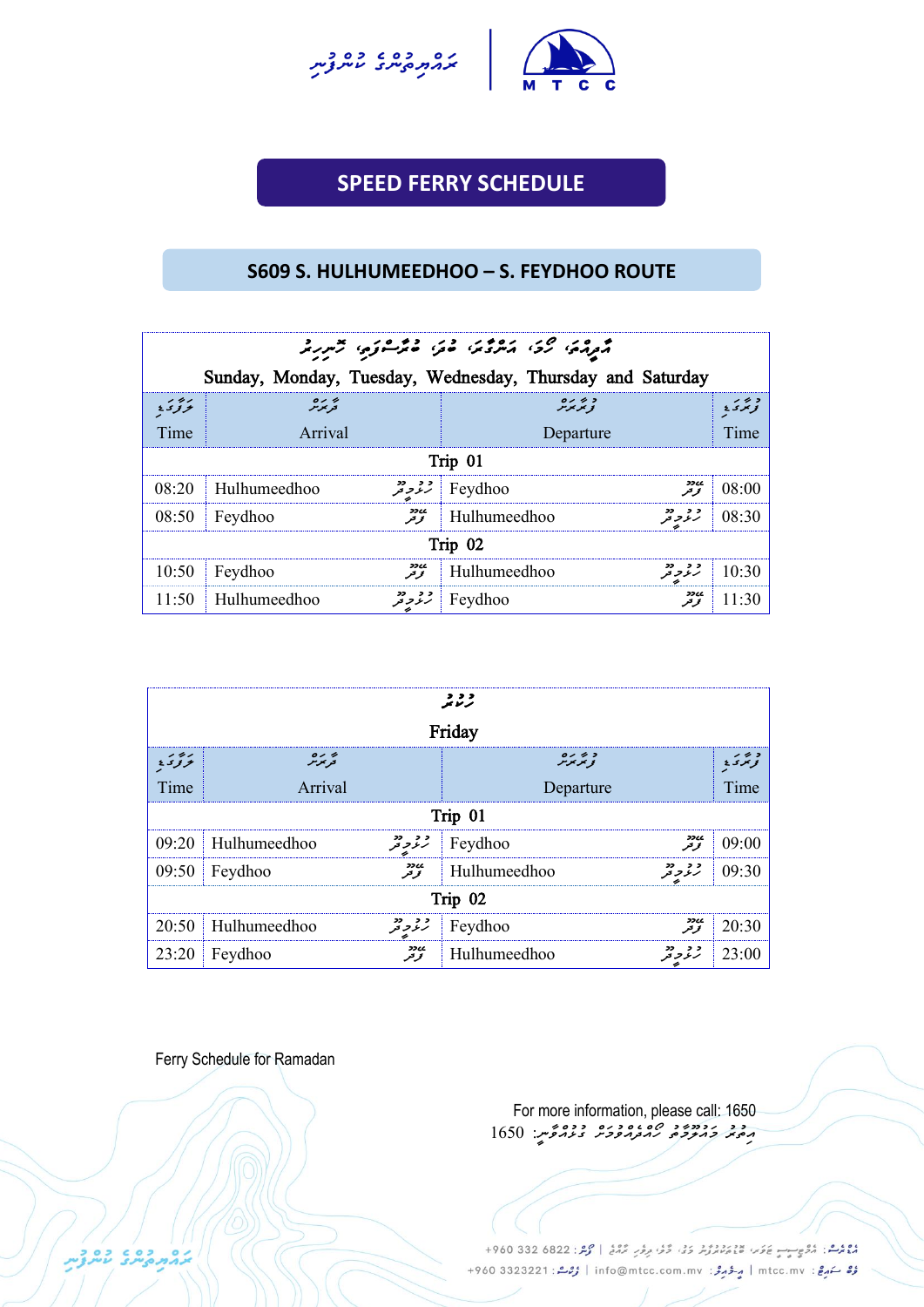



## **SPEED FERRY SCHEDULE**

UNCH SCHEDULE

#### **S610 S. HULHUMEEDHOO – S. HITHADHOO ROUTE**

| م ده در مرد ده در در دوره در در د |                                                            |                                  |                     |  |  |  |  |  |
|-----------------------------------|------------------------------------------------------------|----------------------------------|---------------------|--|--|--|--|--|
|                                   | Sunday, Monday, Tuesday, Wednesday, Thursday, and Saturday |                                  |                     |  |  |  |  |  |
| بزور                              | په ره<br>قریمزمر                                           | و پۇيرە                          | د بر ر<br>تونتری پا |  |  |  |  |  |
| Time                              | Arrival                                                    | Departure                        | Time                |  |  |  |  |  |
|                                   |                                                            | Trip 01                          |                     |  |  |  |  |  |
| 08:20                             | ر دد<br>ر حر تر<br>Hithadhoo                               | و د دو<br>Hulhumeedhoo           | 08:00               |  |  |  |  |  |
| 08:50                             | و و دو<br>رنمر تر<br>Hulhumeedhoo                          | ر دد<br>ر حوفر<br>Hithadhoo      | 08:30               |  |  |  |  |  |
|                                   | Trip 02                                                    |                                  |                     |  |  |  |  |  |
| 13:50                             | ر دد<br>برخو تو<br>Hithadhoo                               | د د دد<br>رنر په<br>Hulhumeedhoo | 13:30               |  |  |  |  |  |
| 14:20                             | و د دو<br>Hulhumeedhoo                                     | ر دد<br>ر حوتر<br>Hithadhoo      | 14:00               |  |  |  |  |  |

| , , ,<br>رىرىر                                                                         |                      |                      |                  |                   |       |  |  |
|----------------------------------------------------------------------------------------|----------------------|----------------------|------------------|-------------------|-------|--|--|
|                                                                                        |                      |                      | Friday           |                   |       |  |  |
| د عربره<br>نو تر <sub>م</sub> ر تر<br>د بر ر<br>نو ټر ی ځ<br>ئۆتى:<br>په ره<br>قریمزمر |                      |                      |                  |                   |       |  |  |
| Time                                                                                   | Arrival<br>Departure |                      |                  |                   | Time  |  |  |
|                                                                                        | Trip 01              |                      |                  |                   |       |  |  |
| 15:20                                                                                  | Hithadhoo            | ر دو<br>مرڪز قر      | Hulhumeedhoo     | و د دو<br>رنگوچر  | 15:00 |  |  |
| 16:20                                                                                  | Hulhumeedhoo         | و و دو<br>رنگو تو تو | <b>Hithadhoo</b> | ر دد<br>ر حر تر   | 16:00 |  |  |
| Trip 02                                                                                |                      |                      |                  |                   |       |  |  |
| 20:50                                                                                  | Hithadhoo            | ردد<br>رموتر         | Hulhumeedhoo     | و و دو<br>رنرو تر | 20:30 |  |  |
| 23:20                                                                                  | Hulhumeedhoo         | و و دو<br>رنمر تر    | Hithadhoo        | ر دد<br>ر حوفر    | 23:00 |  |  |

Ferry Schedule for Ramadan

For more information, please call: 1650 *އ ތުރު މައުލ މާތު ހޯއްދެއްވުމަށް ގުޅުއްވާނ:ީ 1650*

وووس، مُرُوسِيِّ عَامَةٍ، مَدْيَرُ دَرُّ، مَنْ مَرَّ مِنْ مِرْمَةٍ | مُرْمَدُ: 822 682 960+ مُرُّ سَهرِجٌ : mtcc.mv | مِرْدُ مِرْدُ : info@mtcc.com.mv | مُرْحَدٌ : 4960 3323221 +960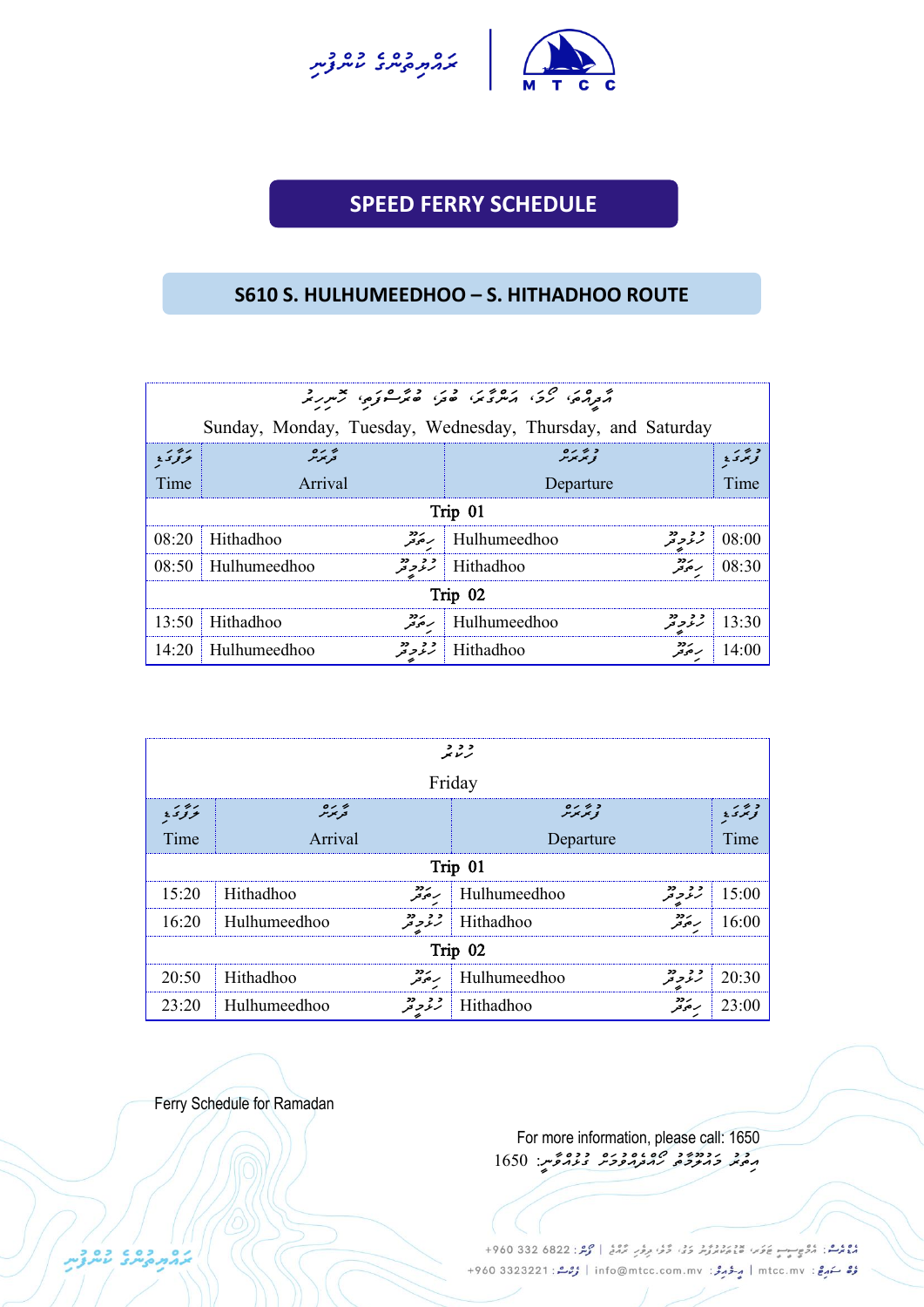



# **DHOANI FERRY SCHEDULE UNCH SCHEDULE**

#### **608 S.HULHUMEEDHOO – S.FEYDHOO ROUTE**

| ترمريز، ركز، معرفين فيركسونو                                               |                                     |                                            |                     |                                      |  |  |  |  |
|----------------------------------------------------------------------------|-------------------------------------|--------------------------------------------|---------------------|--------------------------------------|--|--|--|--|
|                                                                            | Saturday, Monday, Tuesday, Thursday |                                            |                     |                                      |  |  |  |  |
| برور                                                                       | $0<\theta$<br>فرموش                 | 0122<br>ويويوس                             |                     | $\overline{\phantom{a}}$<br>تويخرى ع |  |  |  |  |
| Time                                                                       | Arrival                             | Departure                                  |                     | Time                                 |  |  |  |  |
|                                                                            |                                     | Trip 01                                    |                     |                                      |  |  |  |  |
| 08:40                                                                      | Feydhoo                             | $\mathbb{R}^{\bullet\bullet}$ Hulhumeedhoo | وو دد               | 08:00                                |  |  |  |  |
| 10:15                                                                      | <b>Hulhumeedhoo</b>                 | $\mathcal{F}$ Feydhoo                      | <b>22CC</b><br>توكر | 09.30                                |  |  |  |  |
| Trip 02                                                                    |                                     |                                            |                     |                                      |  |  |  |  |
| ے تا 37 کلی<br>کل کر<br>وو دد<br>Hulhumeedhoo<br>13:15<br>13:55<br>Feydhoo |                                     |                                            |                     |                                      |  |  |  |  |
| 14:50                                                                      | و و دو<br>رنگو د قر<br>Hulhumeedhoo | Feydhoo                                    | me<br>توقو          | 14:00                                |  |  |  |  |

| گرگرگری قور        |                                           |                        |                      |                   |  |  |  |
|--------------------|-------------------------------------------|------------------------|----------------------|-------------------|--|--|--|
| Sunday & Wednesday |                                           |                        |                      |                   |  |  |  |
| برودي              | په ره<br>د پرس                            | د عربره<br>نو تر سر سر |                      | د برر<br>تونگرۍ ځ |  |  |  |
| Time               | Arrival                                   | Departure              |                      | Time              |  |  |  |
|                    | Trip 01                                   |                        |                      |                   |  |  |  |
| 08:40              | ردود<br>تو در<br>Feydhoo                  | Hulhumeedhoo           | و و دو<br>رنگو تو تو | 08:00             |  |  |  |
| 10:15              | Hulhumeedhoo                              | $\mathcal{E}$ Feydhoo  | <b>ssee</b><br>توحر  | 09:30             |  |  |  |
|                    |                                           | Trip 02                |                      |                   |  |  |  |
| 13:55              | ی دو<br>تو تر<br>Feydhoo                  | Hulhumeedhoo           | د د دد<br>رنز تر تر  | 13:15             |  |  |  |
| 14:50              | Hulhumeedhoo                              | $\mathcal{F}$ Feydhoo  | ی وو<br>تخریخر       | 14:00             |  |  |  |
| Trip 03            |                                           |                        |                      |                   |  |  |  |
| 21:15              | ی دو<br>تو تر<br>Feydhoo                  | Hulhumeedhoo           | د د دد<br>رنز په     | 20:30             |  |  |  |
| 23:40              | و و دو<br>رنۇ <i>و</i> تر<br>Hulhumeedhoo | Feydhoo                | ઝ્ટલ<br>توحر         | 23:00             |  |  |  |

CO CODON

Ferry Schedule for Ramadan For more information, please call: 1650 *އ ތ ރ މައ ލޫމާތ ހޯއްދެއްވ މަށް ގ ޅ އްވާނ:ީ 1650*

> دوم شا: دُوْمٍ جِسِمٍ عَلَمَ، مَعْ مِسْرُدُ دَوْ، دُوْ، دِمْرَ، مُرْدُ، حَمَّدُ 22 330 4960 + رُبْعُ سَهِعْ: mtcc.mv | مِ-تَهْرِمْ: info@mtcc.com.mv | رُبْعُ: 4960 3323221 +960